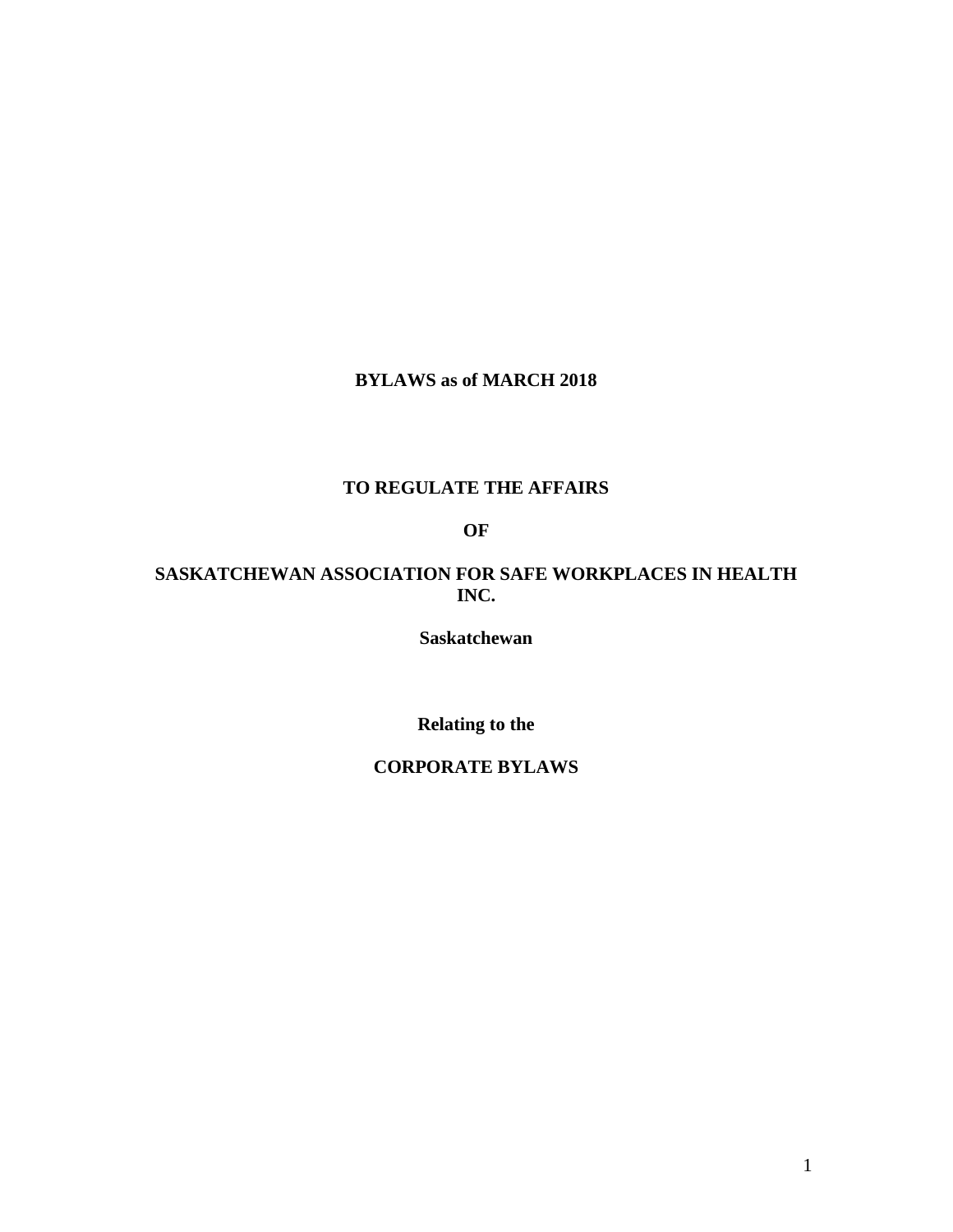These Bylaws are enacted pursuant to the provisions of *The Non-profit Corporations Act, 1995* of the Province of Saskatchewan and the Saskatchewan Workers' Compensation Board (WCB) Policy and are subject to the provisions of, and the regulations, under the Non – Profit Corporations Act and WCB Funding Policy.

### BYLAWS as of MARCH 2018

### BYLAWS RELATING TO THE TRANSACTION

# OF THE BUSINESS AND AFFAIRS OF

### SASKATCHEWAN ASSOCIATION FOR SAFE WORKPLACES IN HEALTH INC.

# TO BE CONFIRMED, AMENDED OR REJECTED BY THE MEMBERS OF THE CORPORATION IN ACCORDANCE WITH *THE NON-PROFIT CORPORATIONS ACT, 1995* BY A VOTE OF ALL THE MEMBERS DULY CALLED FOR THE PURPOSE OF CONSIDERING SUCH BYLAWS.

# DATED AT REGINA, SASKATCHEWAN THIS 1<sup>st</sup> DAY OF MARCH, 2018

# True certified copy of the Bylaws of the

# **SASKATCHEWAN ASSOCIATION FOR SAFE WORKPLACES IN HEALTH INC.**

APPROVED BY THE MEMBERSHIP AT THE ANNUAL GENERAL MEETING THIS 22<sup>ND</sup> DAY OF MARCH, 2018

\_\_\_\_\_\_\_\_\_\_\_\_\_\_\_\_\_\_\_\_\_\_\_\_\_\_\_\_\_\_\_\_\_\_\_\_\_\_\_\_\_\_ Chairperson of the Board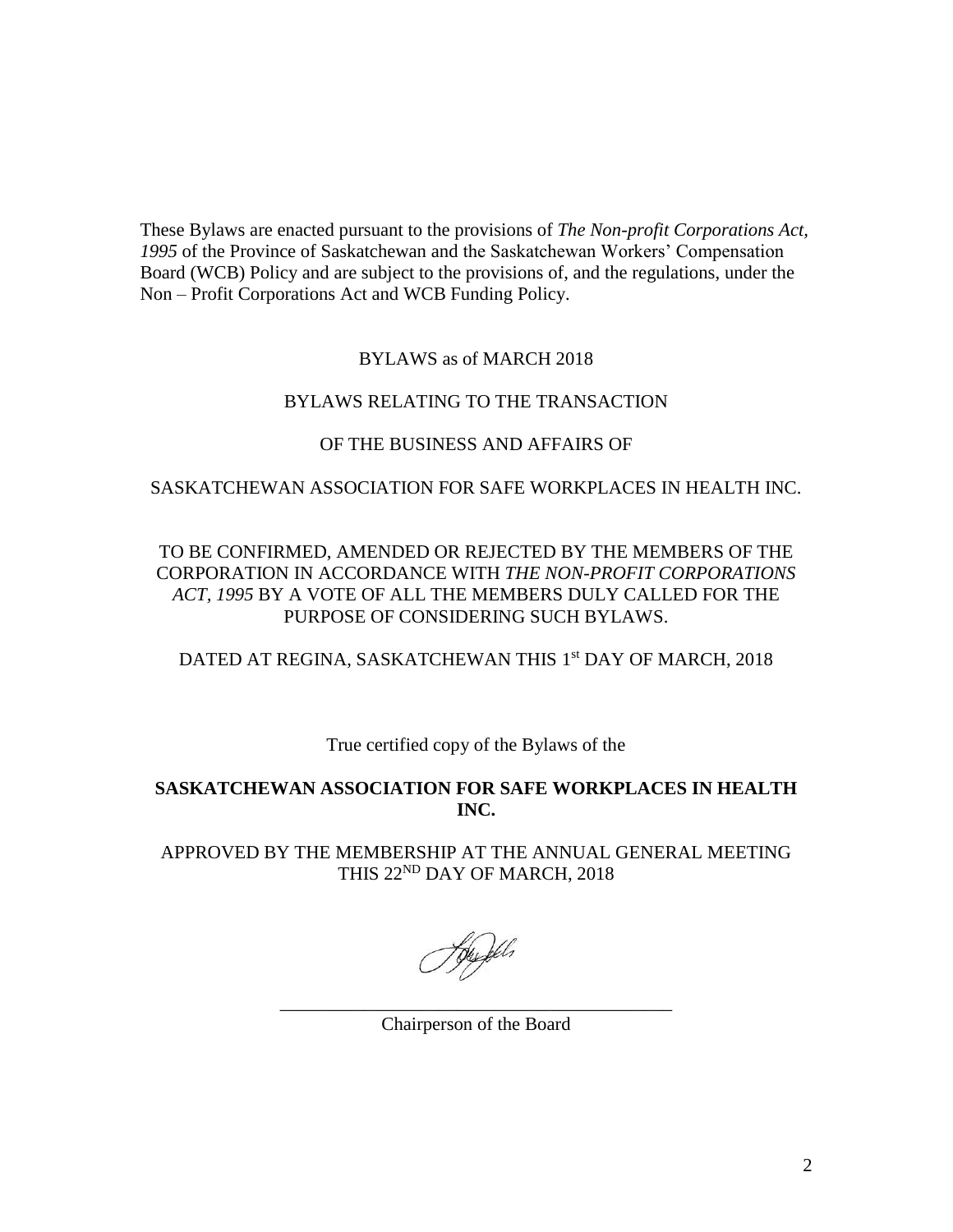#### **BYLAWS as of MARCH 2018**

Bylaws relating generally to the transaction of the business and affairs of the:

### **SASKATCHEWAN ASSOCIATION FOR SAFE WORKPLACES IN HEALTH INC.**

BE IT ENACTED AS BYLAWS OF THE SASKATCHEWAN ASSOCIATION FOR SAFE WORKPLACES IN HEALTH INC. as follows:

### **SECTION 1 – DEFINITIONS**

#### **1.1 Definitions**

In these bylaws and all other bylaws and special resolutions of the Organization, unless the context otherwise requires:

"Articles" means the Articles of Incorporation of the SASKATCHEWAN ASSOCIATION FOR SAFE WORKPLACES IN HEALTH INC. dated February 12, 2010 as amended, supplemented or restated;

"Associate Member" means a non-voting member subject to approval by the Board;

"Board" means the Board of Directors of the Organization;

"Bylaws" means these bylaws and all other bylaws of the Organization in force and effect;

"Chairperson" means Chairperson of the Board;

"Organization" means the organization incorporated under *The Non-profit Corporations Act, 1995* and named SASKATCHEWAN ASSOCIATION FOR SAFE WORKPLACES IN HEALTH INC.;

"Director" means a member of the Board;

"Industry" means employers and the workers within the Workers' Compensation Board (WCB) G22 rate code;

"Meeting of Members" includes any annual or special meeting of members;

"Member" means any employer from the WCB G22 rate code in good standing of the Workers' Compensation Board.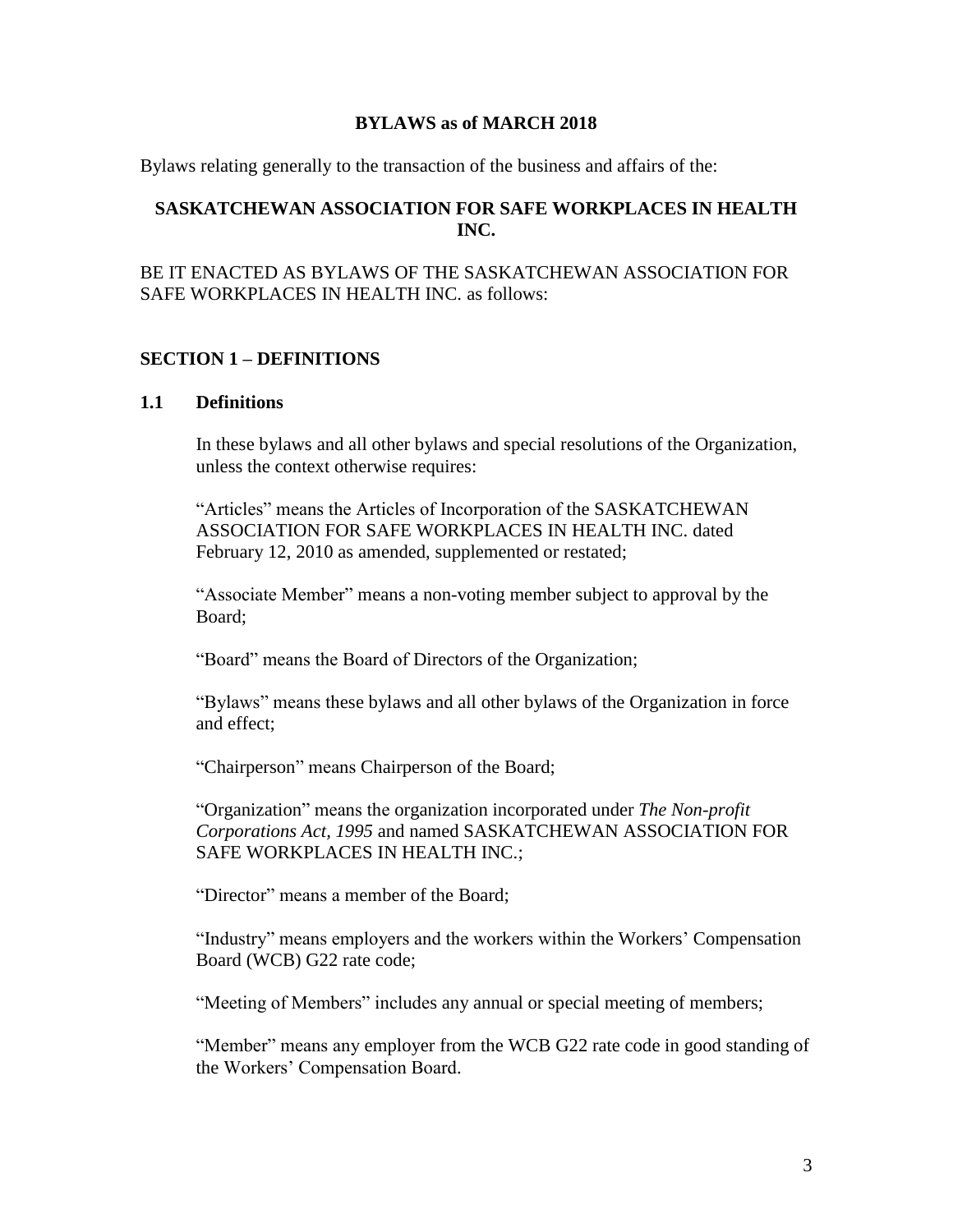"Non-profit Corporations Act" means *The Non-profit Corporations Act, 1995* of Saskatchewan and any Act that may be substituted therefore, and the regulations made there under, as amended;

"Recorded Address" means, in the case of a member, his or her address as recorded in the register of members and, in the case of a Director, executive, auditor or member of a committee of the Board, his or her address as recorded in the records of the Organization;

"Signing Officer(s)" means any person(s) authorized to sign an instrument on behalf of the Organization by Section 12.1 of these Bylaws, or by a motion passed pursuant thereto;

"WCB G22 Rate Code" means a specific group of employers classified according to the Saskatchewan Workers' Compensation Board. G22 is the group of health service providers in the province including, for example, the Saskatchewan Health Authority, private care homes, emergency services, and long term care homes. The current list of G22 members is available through WCB and in the Saskatchewan Association for Safe Workplaces in Health (SASWH) Policy Manual.

### **SECTION 2 – VISION AND MISSION**

#### **2.1 Vision**

Workplace health and safety: a priority for all.

#### **2.2 Mission**

To increase awareness and proactively support, through education, training and services, health related industry workers and employers in their efforts to prevent workplace injury and illness.

#### **SECTION 3 – MEMBERSHIP**

#### **3.1 Membership**

Membership will be open to every employer in the WCB G22 class of employers as defined by the Workers' Compensation Board classification system, provided that such employer is registered pursuant to *The Workers' Compensation Act*, has a firm number and in good standing with the Workers' Compensation Board. Each Member (firm number) will be entitled to one vote.

Associate Membership, subject to approval by Directors, is available to person(s) and organizations having an expressed interest in the elimination of work related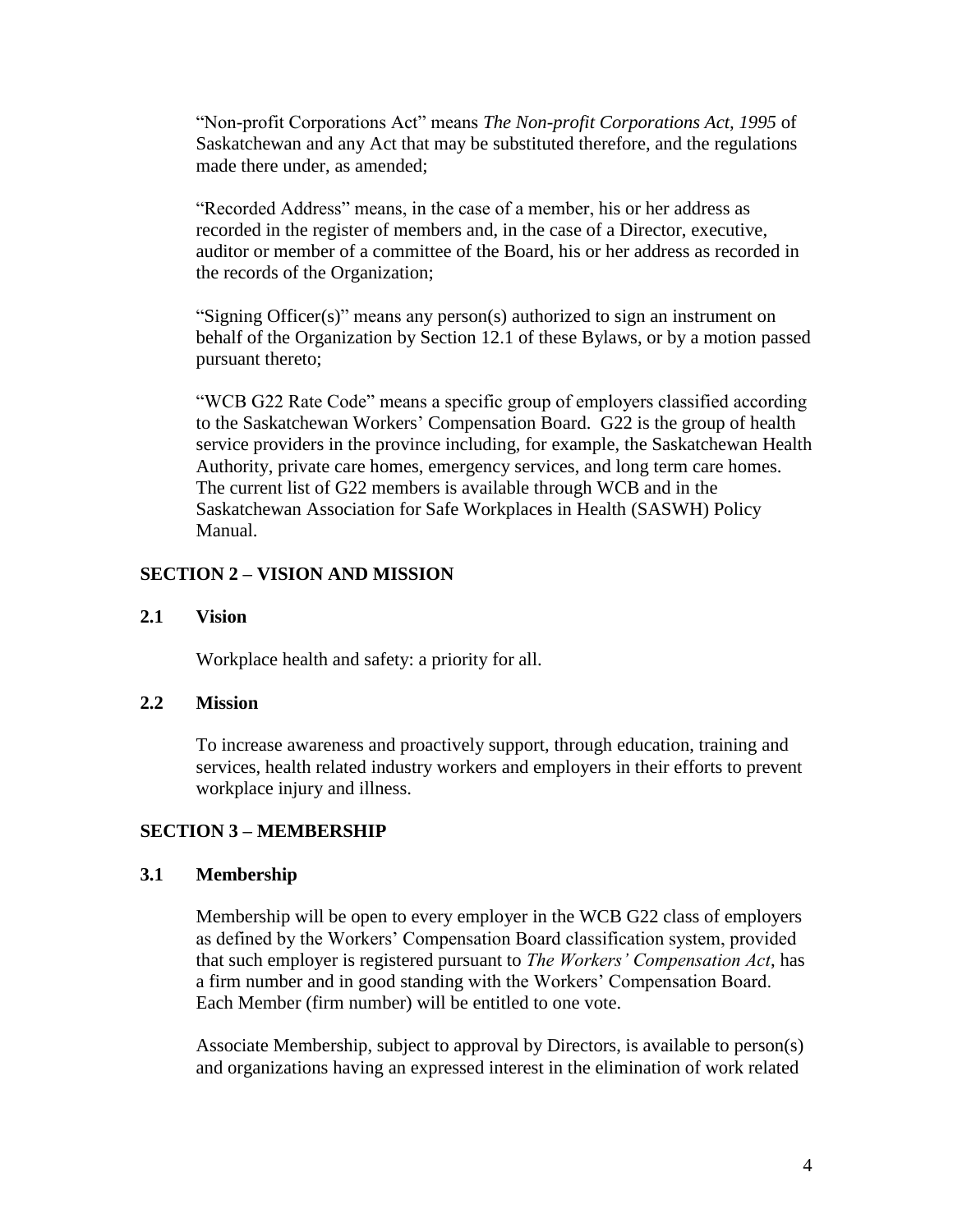injuries and their impact, in the WCB G22 Rate Code through safety and injury prevention initiatives. Associate Members are non-voting.

Worker Directors, Workers' Compensation Board, Ministry of Labour Relations and Workplace Safety and Ministry of Health shall be deemed Associate Members of the Organization.

# **SECTION 4 – HEAD OFFICE**

#### **4.1 Head Office**

The Head Office shall be in the Province of Saskatchewan at such a place therein as the Directors determine.

#### **SECTION 5 – MEETING OF MEMBERSHIP**

#### **5.1 Time and Place of Meetings**

The annual meeting, and any other meetings of Members of the Organization, shall be held in Saskatchewan at such time on such a day in each year as the Board may determine.

The annual general meeting shall be held annually in March in a location determined by the Board.

The Chairperson may call a special meeting of Members or the members of an organization whose membership interests carry not less than 5% of the rights to vote or 5% of the current payroll in WCB G22 may requisition the Directors to call a meeting of members within 21 days, for the purposes stated in the requisition.

### **5.2 Notice of Meeting**

Notice of the annual meeting or of any special meeting of the membership, shall be given to membership not less than fifteen (15) days or not more than fifty (50) days in advance of the meeting date.

The notice of an annual or special meeting of membership shall state the purpose for which the meeting is being called.

#### **5.3 Error or Omission in Notice**

An error or omission in giving notice of the annual or any special meeting or any adjourned meeting of membership shall not invalidate such meeting or make void any proceedings taken thereat.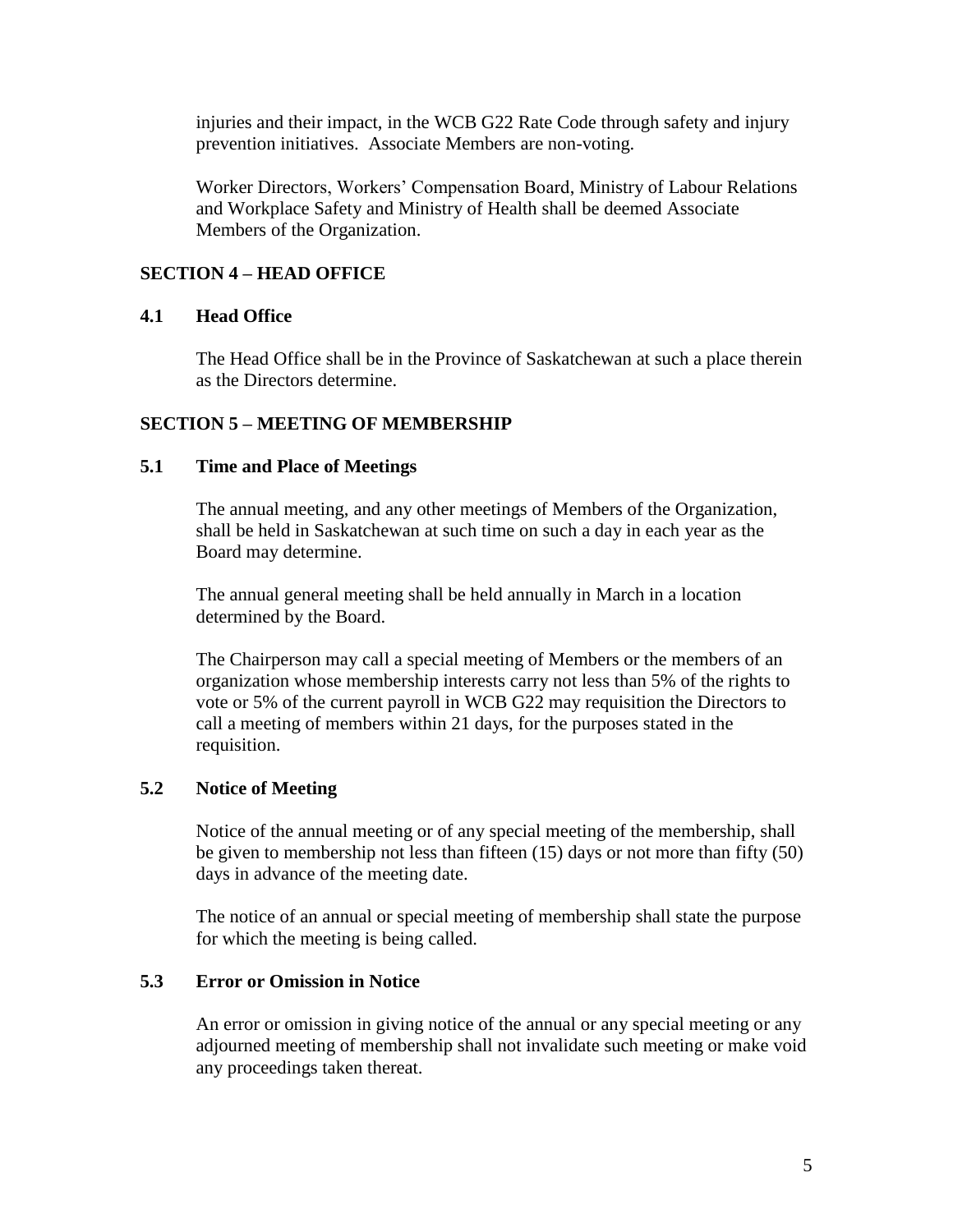### **5.4 Adjournments**

Any meetings of the Organization may be adjourned to any time and such business may be transacted at such adjourned meeting as might have been transacted at the original meeting from which such adjournment took place. Unless the members decide otherwise, notice of such adjournment is not required.

### **5.5 Quorum of Members**

A quorum for the transaction of business at any meeting of membership shall consist of those Members present in person.

### **5.6 Voting Procedure**

At all meetings of the membership, every question shall be decided by a majority of the votes of the Members present in person. All questions are to be decided in the first instance by a show of hands, unless a ballot is requested by any Member.

In case of a tie of the votes at any annual or special meeting, whether by a show of hands or a ballot a second show of hands or a second ballot shall be taken to break the tie. If the tie shall not be broken with the second vote, the Chairperson shall declare the resolution to be defeated.

### **5.7 Chairperson**

The Chairperson of a meeting of membership shall be:

- a) the Chairperson of the Board; or
- b) a Vice-Chairperson of the Board if the Chairperson is not present; or
- c) a Director, elected by the Board members present, if the Chairperson or Vice-Chairperson of the Board are not present.

#### **5.8 Business at Annual Meeting**

The business transacted at the annual meeting of the Organization shall include:

- a) the consideration of bylaw additions, amendments and/or repeals made by the Directors during the preceding year;
- b) consideration of the Auditor's report;
- c) the election and appointment of Directors;
- d) the appointment of the Auditor;
- e) the consideration of financial statements.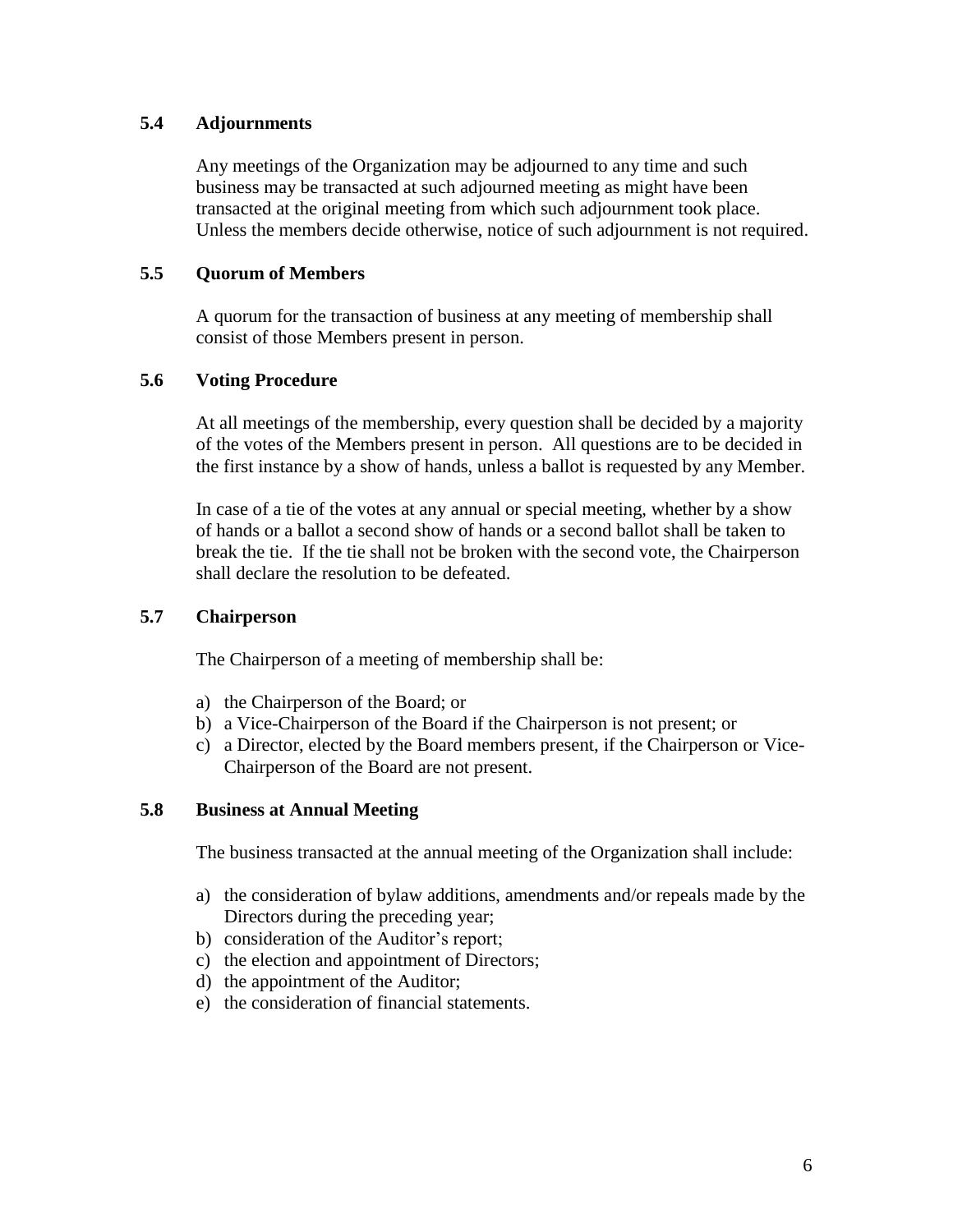### **SECTION 6 – BOARD OF DIRECTORS**

#### **6.1 Board Structure**

- a) There shall be a Board of Directors, in compliance with the Workers' Compensation Board funding agreement. Whenever possible, there shall be an equal number of Employer or Employer Representative and Worker or Worker Representative Directors. At least 50% of the Employer or Employer Representatives on the Board of Directors must be Employers and at least 50% of the Worker or Worker Representatives on the Board of Directors must be Workers.
- b) The Board of Directors shall consist of the following:

Four (4) Employer Directors appointed by the Council of Chief Executive Officers (CEOs) as follows:

- 1. One (1) Regina Qu'Appelle Regional Health Authority
- 2. One (1) Saskatoon Regional Health Authority
- 3. One (1) Regional Health Authority/Saskatchewan Cancer Agency other than 1 or 2 above
- 4. One (1) Regional Health Authority/Saskatchewan Cancer Agency other than 1, 2 or 3 above

Two (2) Employer Directors as elected at the Annual General Meeting:

- 5. One (1) Director at Large
- 6. One (1) Director at Large

Five (5) Worker Directors appointed by the individual unions as follows:

- 1. One (1) Canadian Union of Public Employees
- 2. One (1) Health Sciences Association of Saskatchewan
- 3. One (1) Service Employees International Union West
- 4. One (1) Saskatchewan Government and General Employees' Union
- 5. One (1) Saskatchewan Union of Nurses
- 6. One (1) Worker Director at Large

The preference is always to have the Worker Director at Large filled by a group not represented as an appointment (non-union).

When unable to fill the Worker Director at Large by a non-union party, the Worker Director at Large is rotated amongst the five worker representatives.

Should interest from a non-union party become known to the SASWH Board, efforts will be made to rotate that organization into the Board appointments under the Worker Director at Large position on the SASWH Board.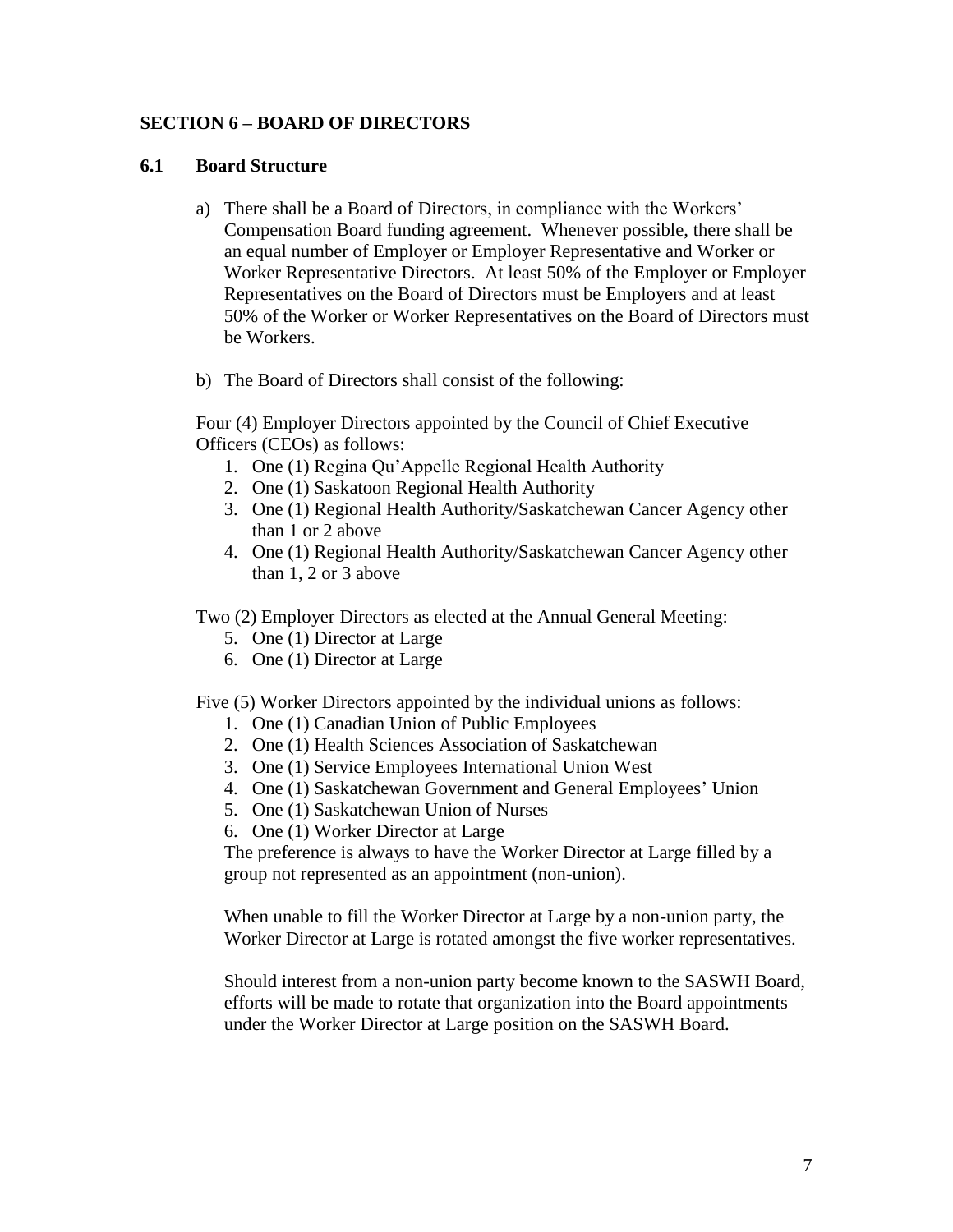### **6.2 Election and Term of Office**

- a) The term "Directors" used in this section shall mean those persons who are elected or appointed to the Board of the Organization.
- b) Directors shall be appointed for a term of two (2) years. There is no limit on number of terms. Board composition consists of a minimum of six (6) and a maximum of twenty (20) Directors.

For vacant Director positions on the Board, elections/appointments for Board positions shall be held annually and there shall be no more than 50% Board turnover at one time.

- c) Nominations will not be received from the floor of a meeting of the membership. Any and all nominations for Directors must be submitted through the Board of Directors, who will accept nominations prior to presenting the nominations to the meeting. Calls for nominations will be communicated to the membership no less than thirty (30) days in advance of the Annual Meeting.
- d) A Director elected/appointed to fill a vacancy on the Board shall complete the term of office of the Director who has ceased to be a Director.
- e) Any remuneration paid to Directors (which must relate to the time the Directors devote to the affairs of the Organization) must be approved by the Board.
- f) Directors shall be notified no less than fourteen (14) days in advance of every meeting of Directors.
- g) Attendance of a Director at a meeting of Directors is deemed to be a waiver of notice of the meeting; unless the Director attends the meeting for the express purpose of objecting to the transaction of any business on the grounds that the meeting was not lawfully called therefore all motions must be forwarded to the next Directors meeting.
- h) Directors are required to be present at Board meetings but may participate in Board meetings up to 50% by teleconference or videoconference.

#### **6.3 Participation in Meetings by Conference Call**

a) Meetings of the Board and committees shall permit Directors and committee members to participate by means of telephone or other forms of communication provided all persons participating in the meeting can hear one another.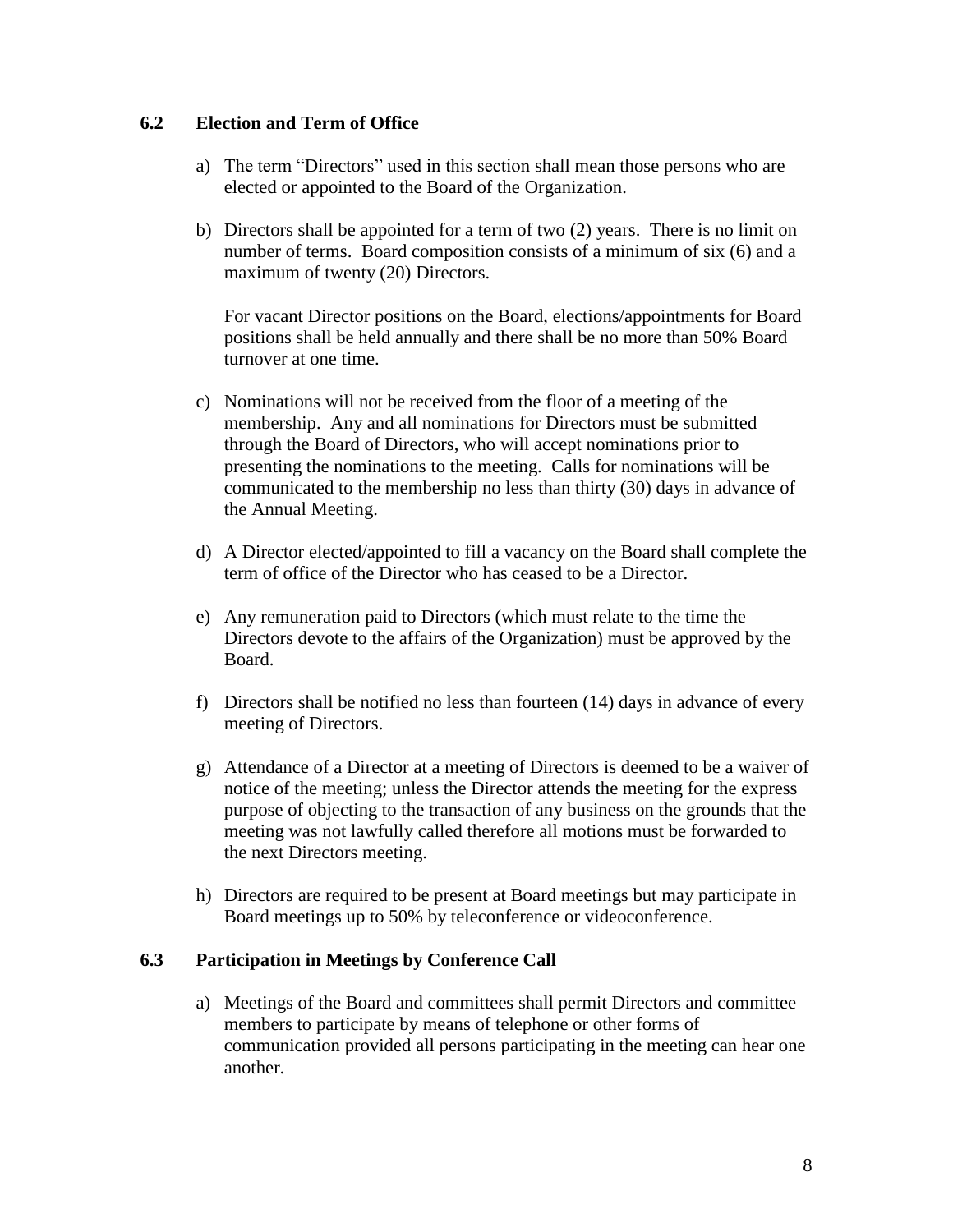- b) Any Director who fails to attend three (3) consecutive Board meetings (reference to the scheduled quarterly board meetings), either in person or by teleconference/videoconference, will automatically cease to be a Director at the conclusion of the third Board meeting, unless the Board or Chairperson have approved a leave of absence for the Director or a majority of the Directors present at the third meeting vote to waive this provision.
- c) The Board shall manage the business and affairs of the Organization acting honestly and in good faith and with a view to the best interests of the Organization.
- d) The Board may establish standing and ad hoc committees to whom it may delegate duties, and which committees shall consist of a minimum of one (1) Director, appointed by the Board of Directors as Committee Chairperson and such Chairperson shall report to the Board.

# **6.4 Qualifications of Directors**

- a) A Director must be an employer of the WCB G22 rate code, an employee of an employer of the WCB G22 rate code, or a worker representative from a union representing workers in the WCB G22 rate code.
- b) The following persons are disqualified from being a director of an organization:
	- a. anyone who is less than 18 years of age;
	- b. anyone who has been found to be of unsound mind by a court in Canada or elsewhere;
	- c. a person who has the status of bankrupt.

# **6.5 Responsibilities of the Board**

Nothing in the Bylaws, including any assignment, reference or delegation of authority by the Board to the Chief Executive Officer or any other person, shall absolve the Board from exercising the authority required to meet its responsibility for the conduct of the affairs of the Organization.

#### **6.6 Vacation of Office**

The office of a Director shall be vacated upon the occurrence of any of the following events:

a) if a receiving order is made against him or her or if he or she makes an assignment under the Bankruptcy Act;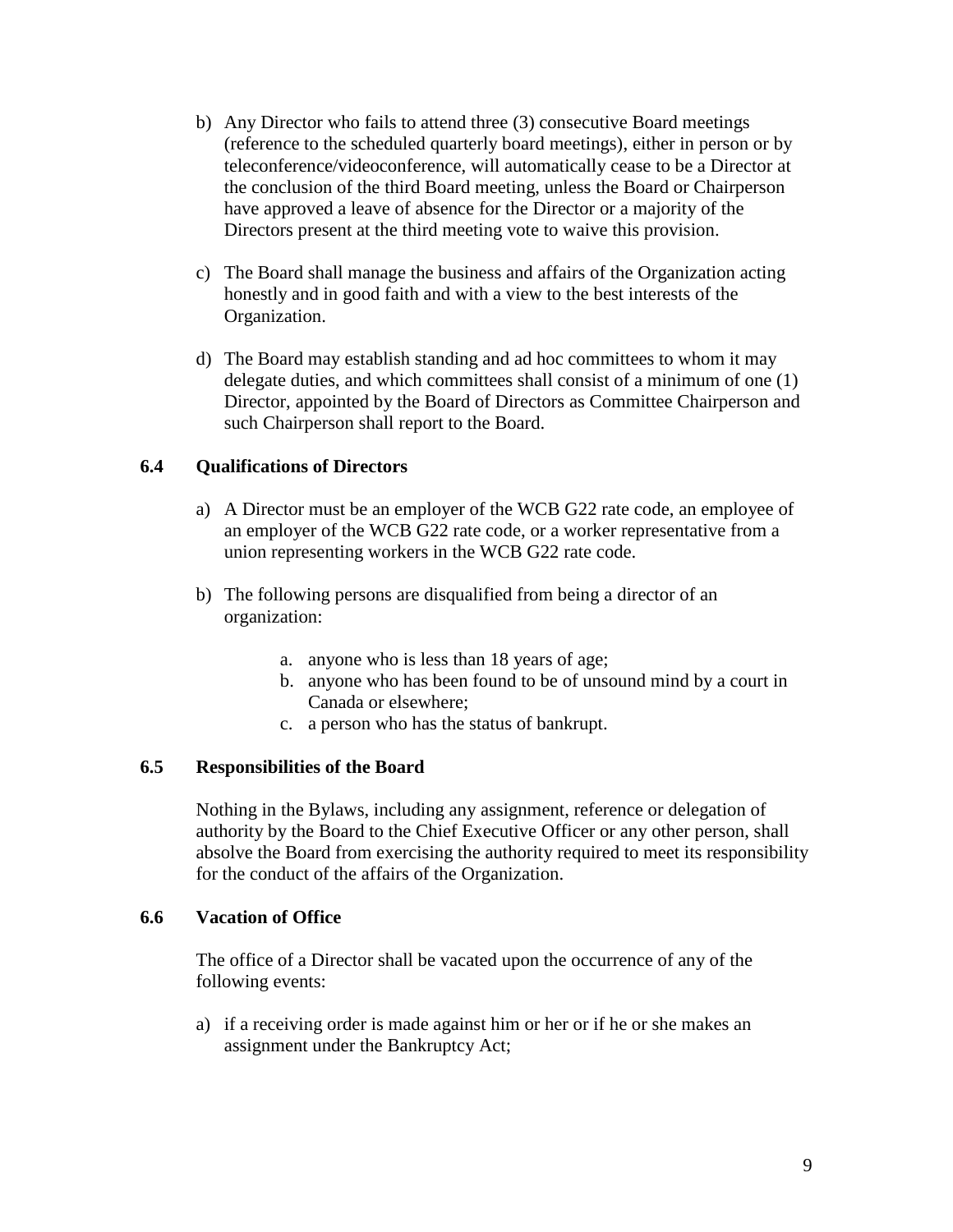- b) if any order is made declaring him or her to be a mentally incompetent person or incapable of managing his or her affairs;
- c) if by notice in writing to the Organization, he or she resigns his or her office and such resignation, if not effective immediately, becomes effective in accordance with its terms;
- d) if he or she loses his or her qualifications or eligibility as a Director also included in 6.4; or
- e) a Director is absent from three (3) consecutive meetings of the Board without leave of absence or waiver from the Board, subject to 6.3 b).
- g) a conflict of interest where actions of a Director are questionable to the conduct of the position.

# **6.7 Filling Vacancies**

- a) If a vacancy occurs on the Board, the remaining Directors may appoint a qualified person to fill the vacancy in the category in question. In the absence of a quorum, the remaining Directors shall, as soon as possible, call a meeting of members to fill the vacancy.
- b) If sufficient notice is given by departing Board members the Board Chair will notify members about upcoming vacancies no less than 90 days prior to the annual general meeting.

# **6.8 Quorum of Meetings**

a) A quorum at a meeting of the Board shall be no less than fifty percent (50%) of the Directors, to be comprised of a minimum of fifty percent (50%) Worker Directors and fifty (50%) Employer Directors.

# **6.9 Non-Quorum Meeting**

The business of the meeting may be conducted without quorum, however the decisions made during the meeting must be ratified during the next Board meeting with quorum.

# **6.10 Time and Place of Regular Meetings**

a) The Board shall meet at least four (4) times each calendar year. These meetings will, where possible, be face-to-face meetings as per 6.2 (h).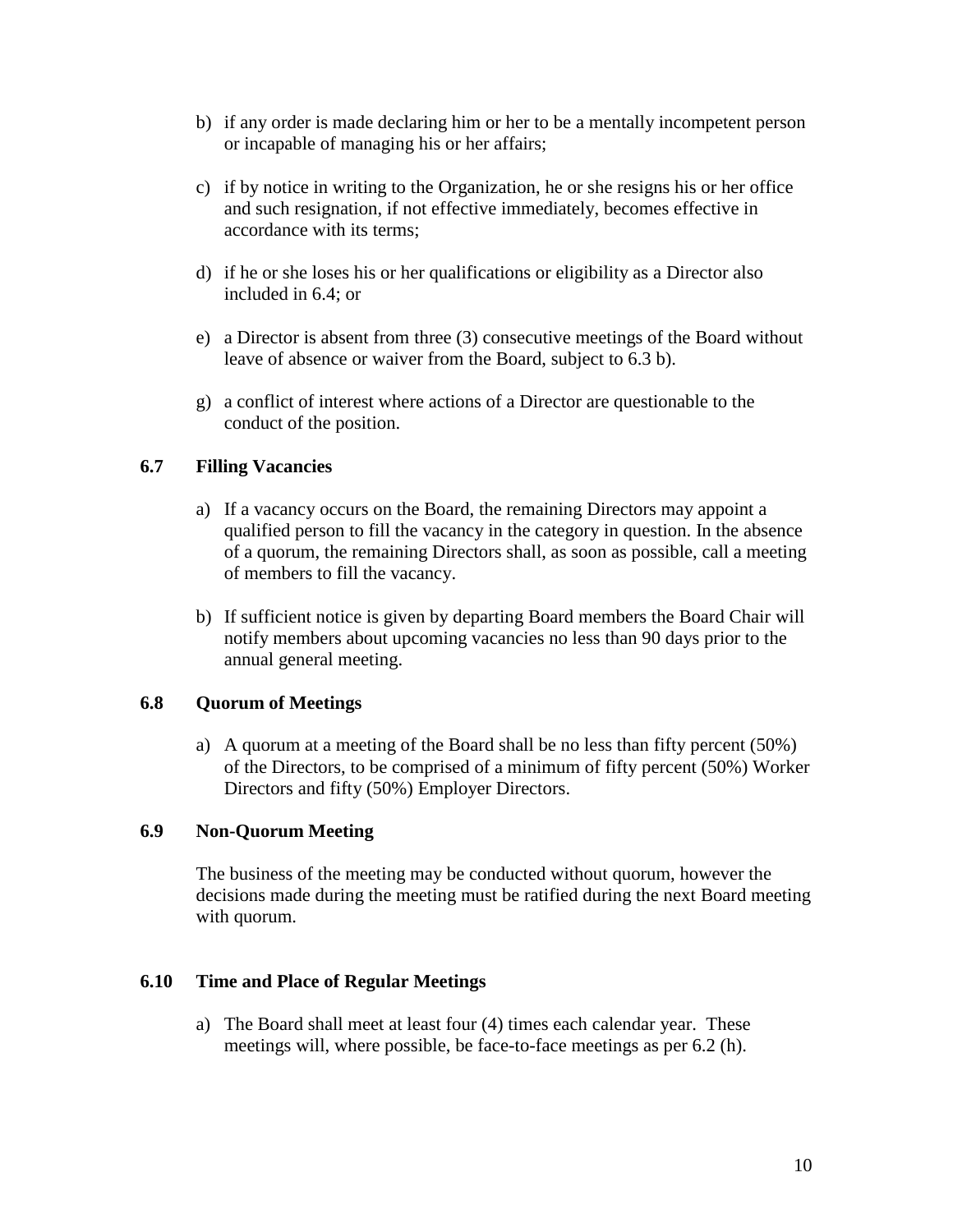- b) Meetings of the Board shall be held in Saskatchewan, at such time and on such day as the Board may determine.
- c) A copy of the motion of the Board fixing the place and time of regular meetings of the Board shall be sent to each Director forthwith after being passed.

# **6.11 Record of Meetings**

The Board shall ensure that all meetings of the Organization are accurately documented and the minutes are retained.

### **6.12 Calling of Meetings**

Notice of the time and place of every Board meeting called shall be given in the following manner to each Director:

- a) at least fourteen (14) days before the time when the meeting is to be held if the notice is mailed, e-mailed, delivered personally, or is delivered/sent by any means of transmitted or recorded communication;
- b) provided that no notice of a meeting shall be necessary if all the Directors are present or if those absent waive notice of or otherwise consent to such meetings being held; and
- c) provided a quorum of Directors is present, each newly elected Board may, without notice, hold its first meeting immediately following the meeting of members at which such Board is elected.

# **6.13 Errors in Notice**

No error or omission in giving such notice for a meeting of Directors shall invalidate such meeting or invalidate or make void any proceedings taken or had at such meeting and any Director may at any time waive notice of such meeting and may ratify and approve of any or all proceedings taken or had thereat.

#### **6.14 Voting**

- a) The Board will strive for consensus of opinion in its decision-making.
- b) Questions arising at any meeting of Directors shall be decided by a majority of votes of Directors present at the meeting (including teleconference).
- c) In case of an equality of votes, repeat the vote by secret ballot. If an equity of vote persists the item is to be referred back to the Board for further information and discussion.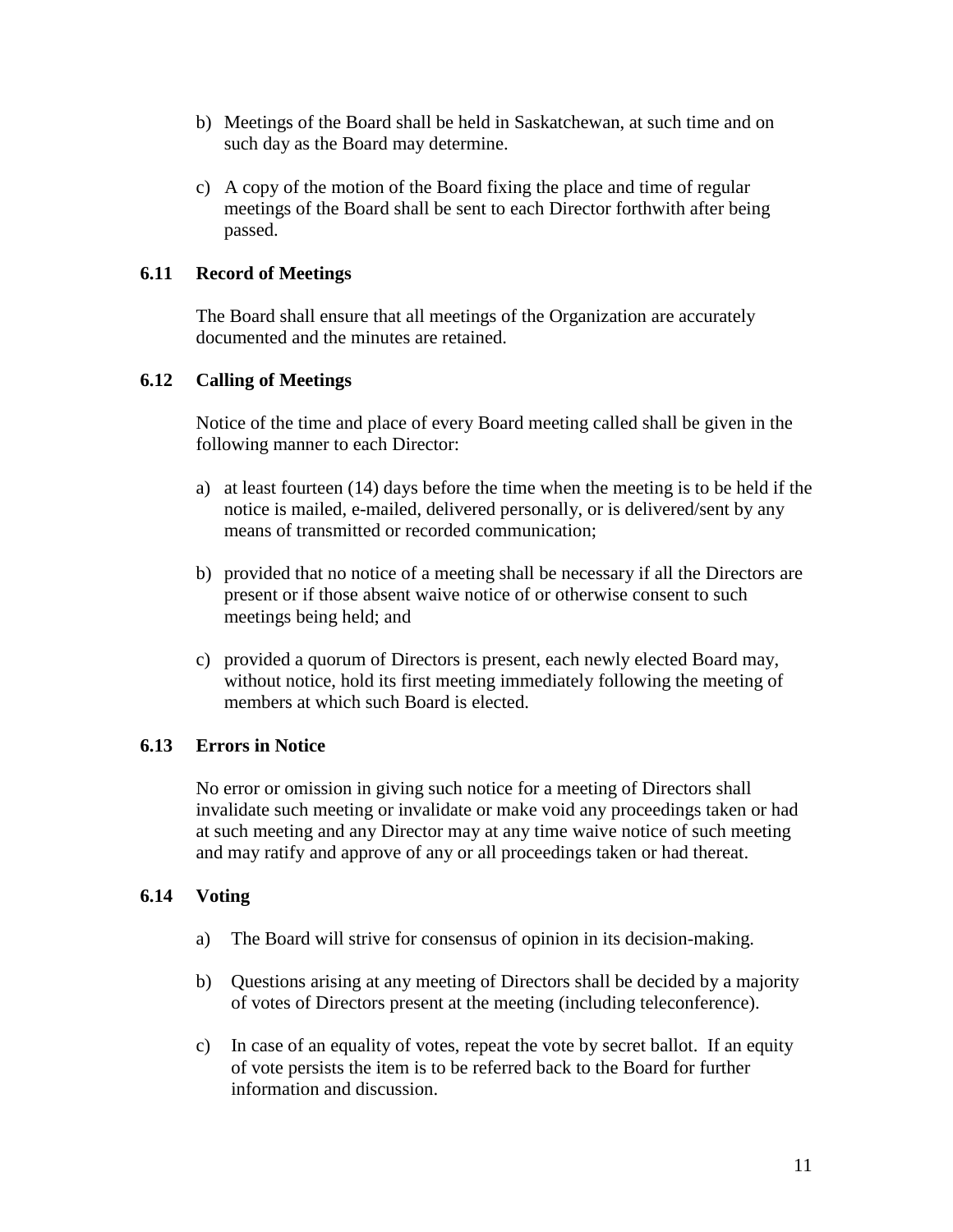- d) A declaration by the Chairperson that a motion has been carried and an entry to that effect in the minutes shall be admissible in evidence as prima facie proof of the fact without the number or proportion of the votes recorded in favour of or against such motion.
- e) Voting by proxy is not permitted at any meeting of the Board.

#### **6.15 Attendance of Other Persons**

Persons, other than Directors, may attend meetings of the Board only upon:

- a) invitation by the Chairperson, in consultation with the Chief Executive Officer;
- b) invitation by the Chief Executive Officer, with the approval of the Chairperson.

### **6.16 Remuneration**

No Director shall directly or indirectly receive any profit from his or her position provided that a Director may be paid reasonable expenses and/or loss of any wages incurred by him or her in the performance of his or her duties.

# **SECTION 7 – DIRECTORS' AND EXECUTIVES' OBLIGATIONS**

#### **7.1 Duty of Good Faith**

Every Director and Executive of the Organization shall exercise the powers and discharge the duties of his or her position honestly, in good faith and in the best interest of the Organization. In connection therewith, the Directors and Executives shall exercise the degree of care, diligence and skill a reasonably prudent person would exercise in comparable circumstances.

# **7.2 Conflict of Interest and Confidentiality**

- a) Every Director who is in any way directly or indirectly interested in a proposed contract or transaction or any existing contract or transaction with the Organization shall declare his or her interest and the nature and extent of such interest at the meeting, prior to any discussion of the Board, and shall not take part in any deliberations concerning such contract or transaction and shall not vote on the contract.
- b) In the case of a proposed contract or transaction, the Director shall declare his or her interest at the meeting of the Board during which the question of entering into the contract or transaction is first considered. If the Director is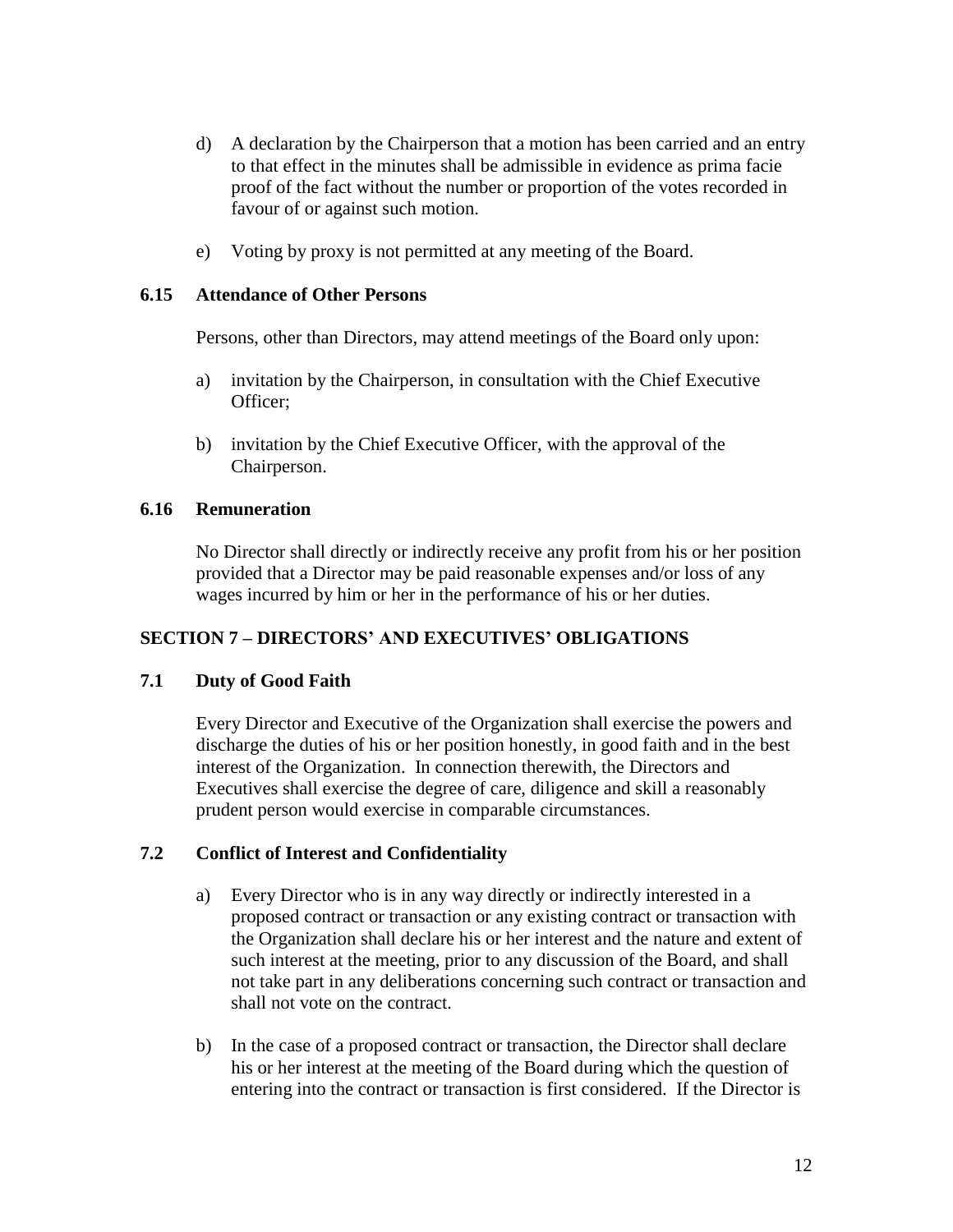not present at such meeting he or she will make a declaration at the first Board meeting which is held after he or she became interested in the contract.

- c) A notice as given by a Director shall be considered a sufficient declaration of interest in any contract or transaction made or to be made but it shall not relieve the Director of any obligations under this Bylaw.
- d) A Director who has declared an interest in a proposed contract or transaction and who has not voted thereon as provided in subsection a) shall not be accountable to the Organization or its creditors for any profit resulting from such contract. The contract will not be void by reason only of the Director holding that office or of the fiduciary relationship established thereby.
- e) An appropriation of monies for the purpose of a contract or transaction for work to be done or for materials to be supplied to the Organization is a contract within the meaning of this section.
- f) Directors and their families shall not enter into any contract or transaction with the Organization except:
	- (i) On a competitive-bid basis or other similar basis in writing;
	- (ii) Where the Director has declared any interest therein, and where he or she has absented himself from the meeting and where he or she has not voted thereon.
- g) Every Director, Executive or employee of the Organization shall respect the confidentiality of matters brought before the Board, keeping in mind that unauthorized statements would adversely affect the interests of the Organization.

# **SECTION 8 – POWERS OF THE BOARD**

#### **8.1 Control**

Subject to *The Non-profit Corporations Act, 1995* the Board may exercise all such powers and do all such acts as may be exercised or done by the Organization. The powers or acts of the members in accordance with the Bylaws of the Organization may not be exercised by the Board. No Executive, Director or other person will have the power to overrule or direct Board decisions on matters conferred upon the Board by the Bylaws or in any other way effectively fetter the discretion of the Board.

#### **8.2 Power to Employ**

a) The Board may engage such employees and appoint such agents as it shall deem necessary. Such persons shall have such authority and shall perform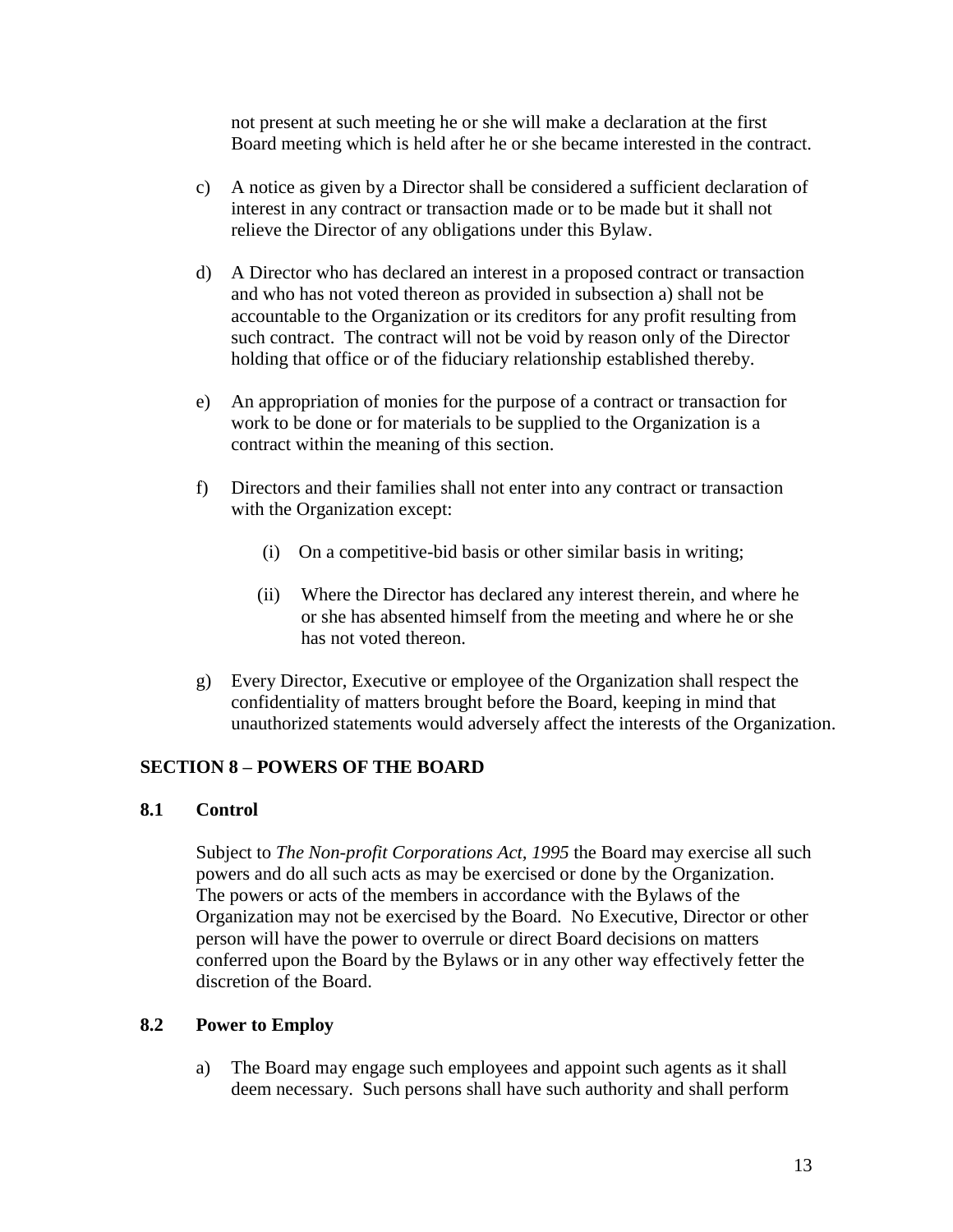such duties as shall be prescribed by the Board.

- b) The Board may hire a Chief Executive Officer to carry out assigned duties. The Chief Executive Officer reports to and is responsible to the Board and acts as secretary and advisor to the Board.
- c) The Chief Executive Officer does not vote at any meeting.

### **8.3 Fixing Remuneration**

The Board may fix or delegate a reasonable remuneration for all employees and agents.

# **SECTION 9 – EXECUTIVE OF THE BOARD**

#### **9.1 Election and Appointment**

Immediately following each annual meeting, the Board shall elect Directors, by a majority vote from amongst themselves, to fill any vacant positions on the Executive of the Board. These positions are two year terms and include the Chairperson, Vice-Chairperson, and Treasurer.

- **9.2** The Executive of the Board must include both Worker and Employer Directors.
- **9.3** The Executive of the Board shall:
	- a) Exercise the full powers of the Directors in all administrative matters to the extent permitted by law and report all material actions taken at the next meeting of the Directors;
	- b) Examine at regular intervals the administrative organization of the Organization and make recommendations for any change to the Board;
	- c) Study, examine, advise and make recommendations to the Directors on any matters of policy and on any other matters as directed by the Directors;
	- d) Ensure all minutes and actions of the Executive are presented for approval at the next Board meeting;
	- e) Require a quorum for all meetings which shall be a majority of its members.
- **9.4** The Board may appoint other Executives and agents as it considers necessary and all Executives and agents shall have the authority to perform the duties assigned to them by the Board.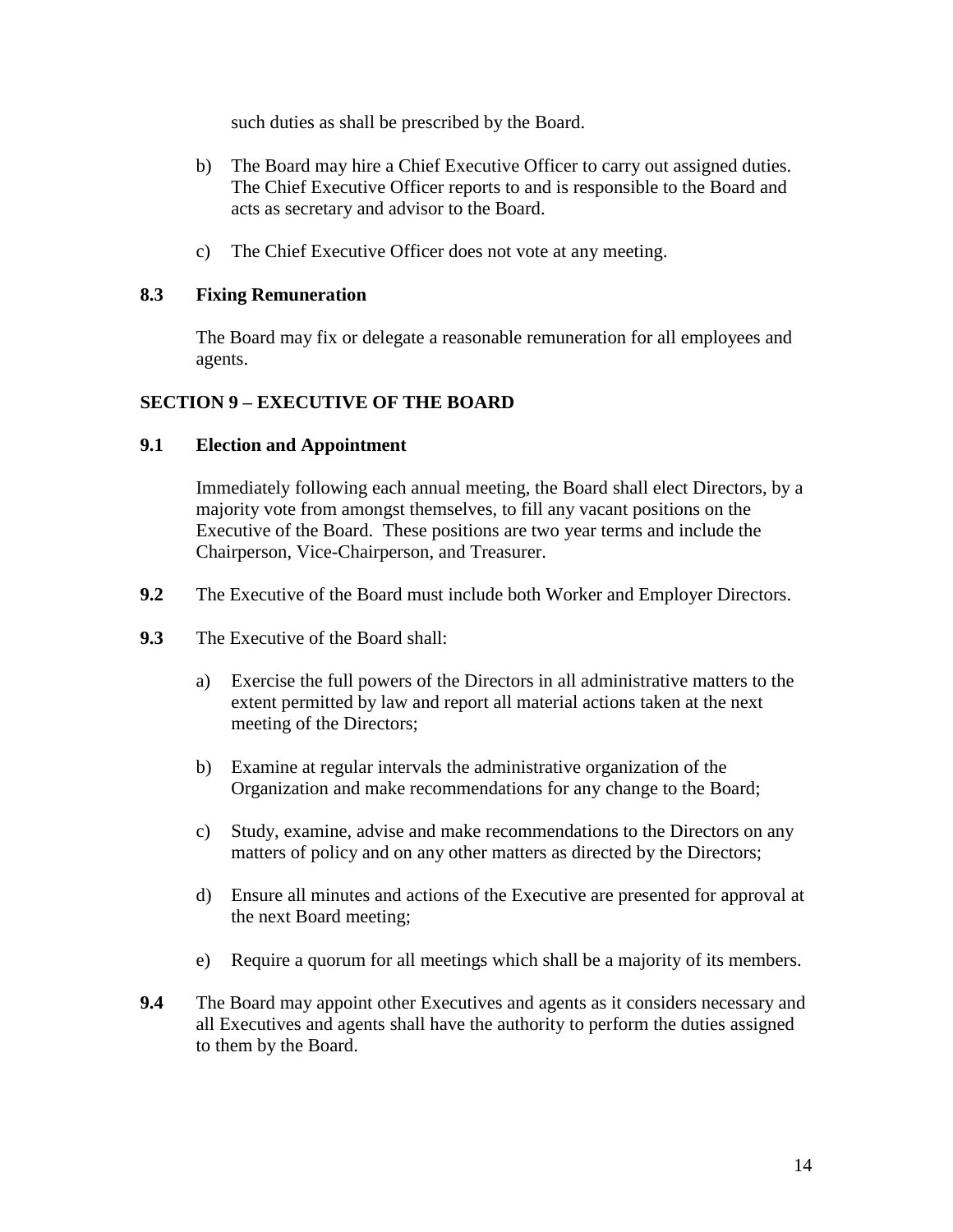- **9.5** The Board may, by motion, remove any Executive of the Organization who has been elected or appointed. The removed Executive cannot stand for re-election to an Executive position for two (2) years after their removal from office.
- **9.6** The Directors of the Organization may hold the following offices and shall be elected by and from the Board of Directors for two (2) year terms:
	- a) Chairperson;
	- b) Vice-Chairperson; or
	- c) Treasurer
- **9.7** Chairperson shall:
	- a) When present, preside at all meetings of the Board of Directors and meetings of the Executive of the Board.
	- b) When present, preside at all meetings of members of the Organization.
	- c) Sign such contracts, documents or instruments in writing as require their signature and shall have such other powers and duties as may be assigned to them by motion of the Board or as are incident to their office.
	- d) Shall be an *ex officio* member of all committees.
	- e) May represent the Board to outside parties in announcing Board stated positions.
- **9.8** Vice-Chairperson shall:
	- a) Exercise all the powers and duties of the Chairperson when the Chairperson is absent or unable to act.
	- b) Perform other duties prescribed by the Board or incident to their office.
- **9.9** Treasurer shall:
	- a) Ensure full and accurate accounts of all receipts and disbursements of the Organization in proper books of account.
	- b) Deposit or cause to be deposited all money or other valuable effects in the name and to the credit of the Organization in such banks, trust companies or other financial depositories designated by the Board.
	- c) Disburse or cause to be dispersed the funds of the Organization under the direction of the Board, taking proper vouchers therefore, and shall render to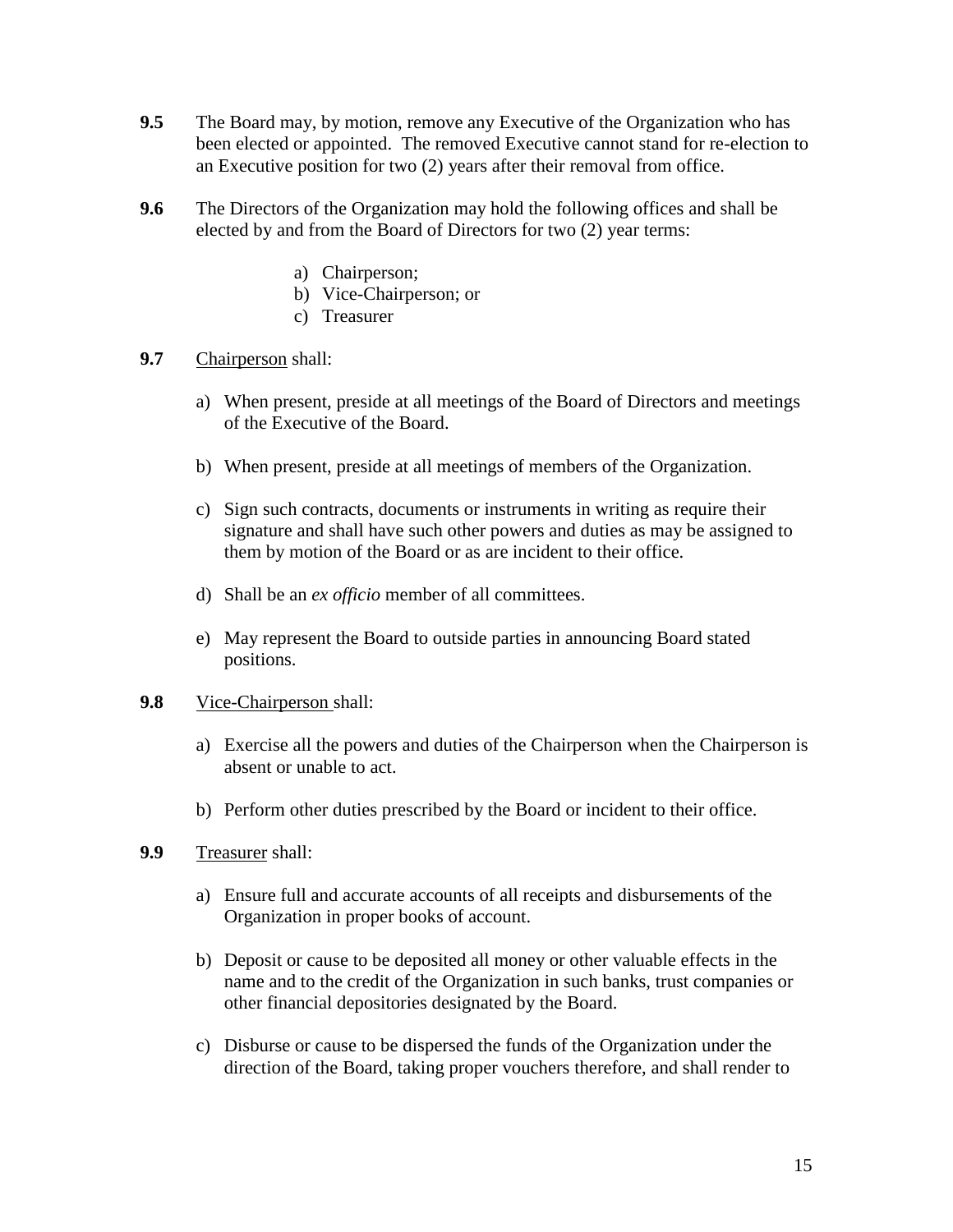the Board whenever required of them an account of all transactions.

- d) Be the Chairperson of the Finance/Audit Committee.
- e) Perform other duties prescribed by the Board or incident to their office.

#### **9.10 Duties of Executive of the Board**

The duties of the Executive of the Board shall be those as called for in their terms of engagement or as the Board may prescribe.

The Board may vary, add to, or limit the powers and duties of any Executive of the Board.

### **9.11 Terms of Office**

The Executive of the Board, in the absence of agreement to the contrary, shall hold office at the discretion of the Board.

An Executive shall not serve more than two (2) consecutive terms in a particular office.

# **SECTION 10 - COMMITTEES OF THE BOARD**

#### **10.1 Committee Appointments and Procedure**

- a) The Board shall establish a Standing Committee of Finance/Audit.
- b) The Board may establish such other committees as it deems necessary such as governance, nominations and/or member relations.
- c) The Board shall prescribe the duties of each committee through the approval of the committee terms of reference. The Board of Directors shall appoint or remove Committee Chairpersons and/or committee members as necessary.
- d) Meetings of all committees shall be held in Saskatchewan at such time and on such days as the Chairperson of such committee may determine. Each committee shall keep minutes of its meetings in which shall be recorded all recommendations made by it, minutes shall be submitted, as soon as practical, to the Board.
- e) The terms of reference established by each committee and any changes thereto shall be subject to ratification by the Board and shall be subject to any limitations or responsibilities imposed by law or provided in the Bylaws.
- f) Each Committee, through its Chairperson, may invite such additional persons as it may deem necessary to advise and assist in committee matters. Such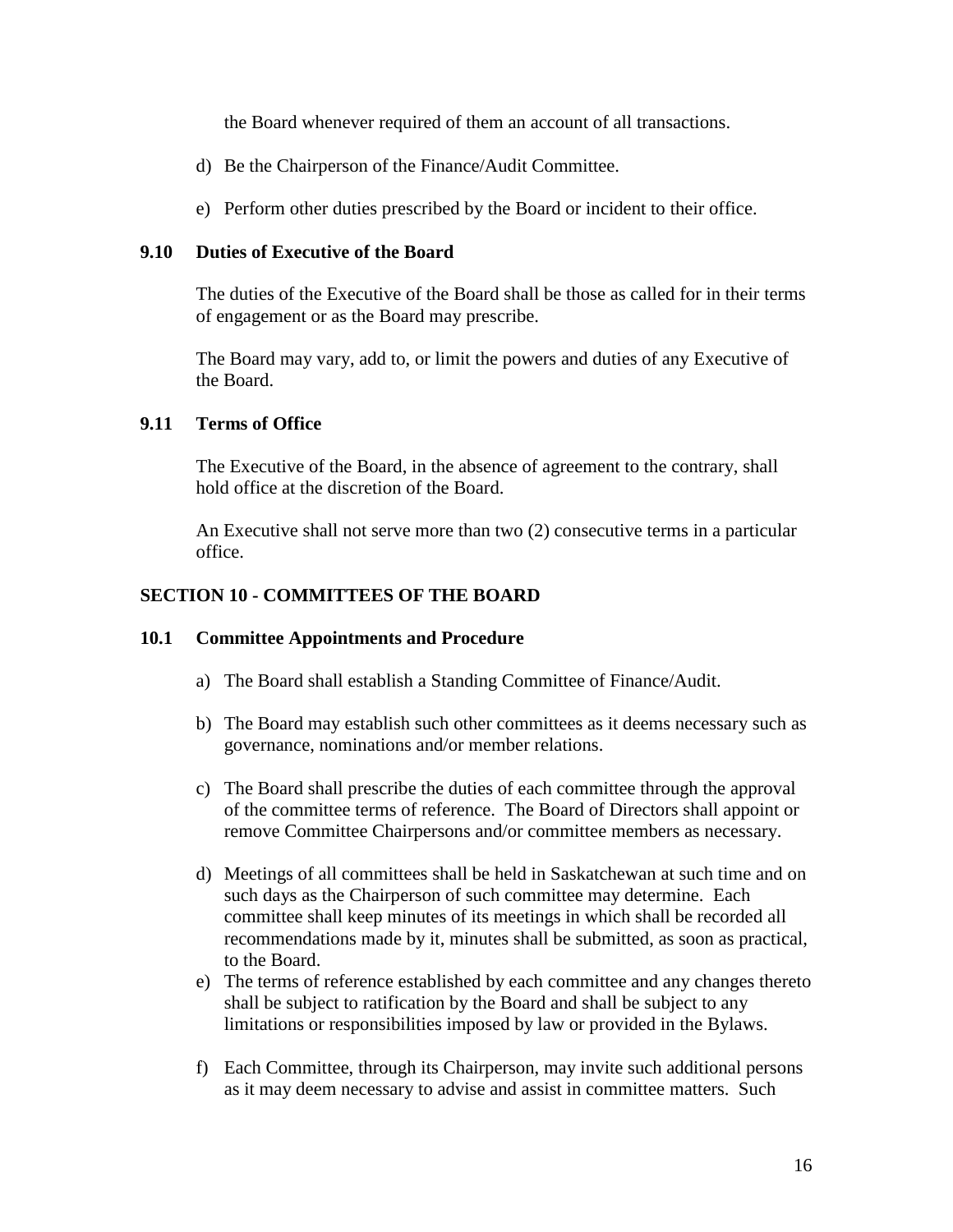additional persons shall not have the right to vote at Committee meetings.

#### **10.2 Standing Committees**

a) Finance/Audit Committee

The Finance/Audit Committee shall be comprised of three (3) persons as follows:

- i. the Treasurer, who shall be the Chairperson;
- ii. one (1) other Board member, and
- iii. one (1) person appointed by the Board.

The Committee shall be comprised of both Worker and Employer Directors and shall include the Board Chairperson and Chief Executive Officer as nonvoting members.

The Finance/Audit Committee shall:

- review and recommend compensation policies and benefit plans for employees;
- formulate annual budgets for submission to the Board;
- oversee the WCB Funding Agreement and Non-Profit Corporation financial requirements;
- make recommendations regarding financial implications of policy and administrative decisions of the Board;
- oversee expenditures and revenues;
- make recommendations to the Board to appoint an auditor;
- review the Audit prior to submission to the Board;
- prepare a report for the Annual General meeting in conjunction with the Chief Executive Officer.

# **SECTION 11 – FINANCE**

#### **11.1 Financial Year**

The fiscal year of the Organization shall terminate on such day in each year as the Board may by motion determine and, until otherwise determined, shall end December 31.

# **11.2 Banking**

The banking business of the Organization shall be transacted with such banks, trust companies and other corporate bodies or organizations as designated by or under the authority of the Board.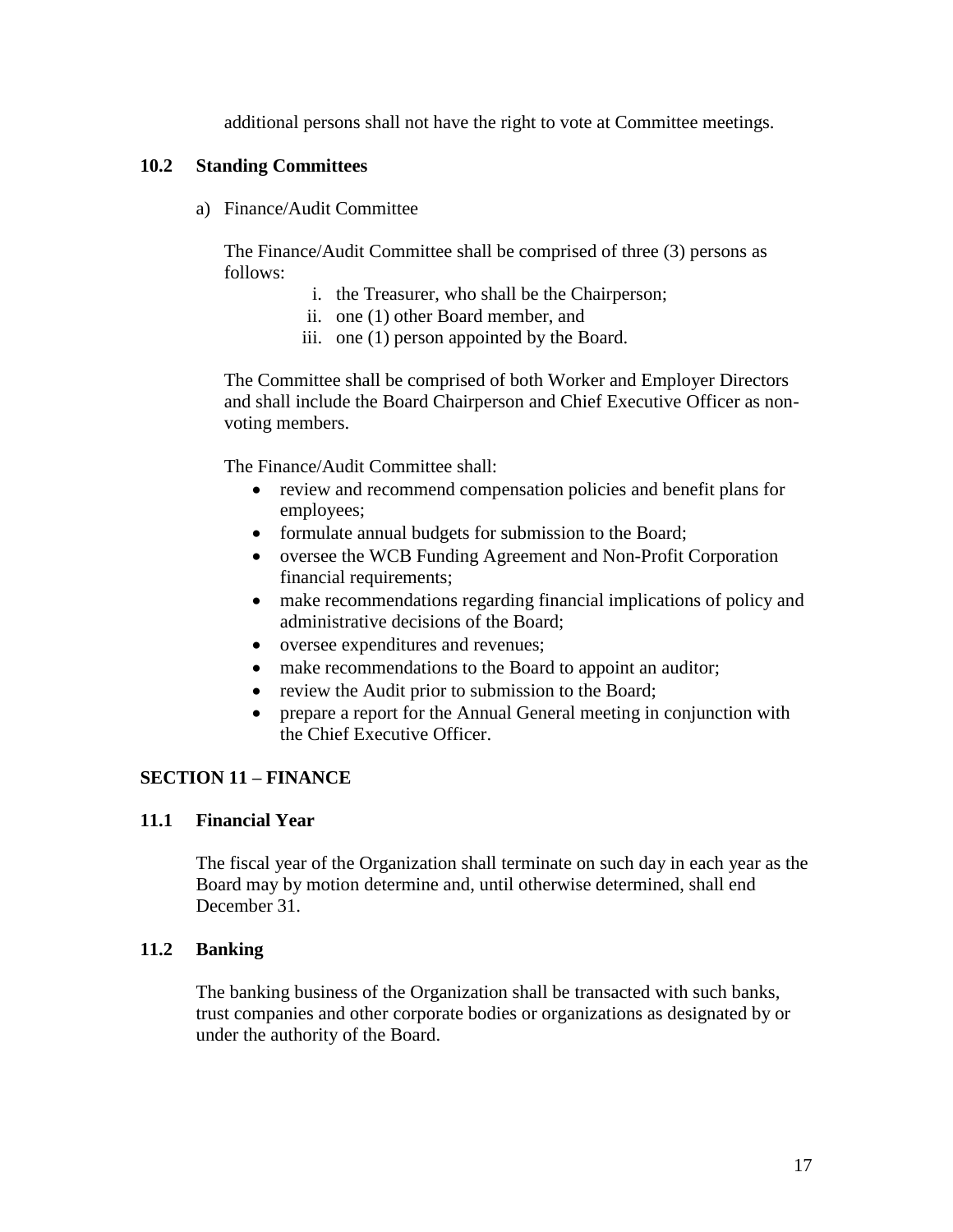Such banking business or any part thereof shall be transacted under such agreements, instructions and delegations of powers as the Board may prescribe, for and in the name of the Organization.

# **11.3 Banking Signing Officers**

The Board shall by motion designate signing officers of the Organization and they are hereby authorized, subject to any limitation contained in a specific motion, for and in the name of the Organization to:

- a) draft, accept, sign and make all or any bills of exchange, promissory notes, cheques and orders for the payment of money;
- b) receive all monies and give receipts for the same;
- c) sign contracts and other legal documents in the name of and on behalf of the Organization as directed by the Board;
- d) negotiate with, deposit, and also transfer to, the bank or financial institutions for the credit of the Organization only, all or any bills of exchange, promissory notes, cheques or orders for payment of money and other negotiable papers;
- e) arrange to settle, balance and certify all accounts between the Organization and the Bank as directed by the Board;
- f) receive all paid cheques and vouchers;
- g) sign the Bank's forms of settlement and releases or verification slips.

# **11.4 Auditor**

- a) The Organization shall, at its annual meeting, appoint an Auditor who shall not be a Director or an Executive or employee of the Organization or a partner, employer, or employee of any such persons, who shall act in accordance with *The Non-profit Corporations Act, 1995*.
- b) The Auditor shall be duly licenced under the Provisions of *The Public Accountancy Act* and shall, on appointment, hold office until the next annual meeting of the Organization.
- c) The accounts of the Organization shall be audited annually by the Auditor and a report shall be submitted to the Directors in the form required.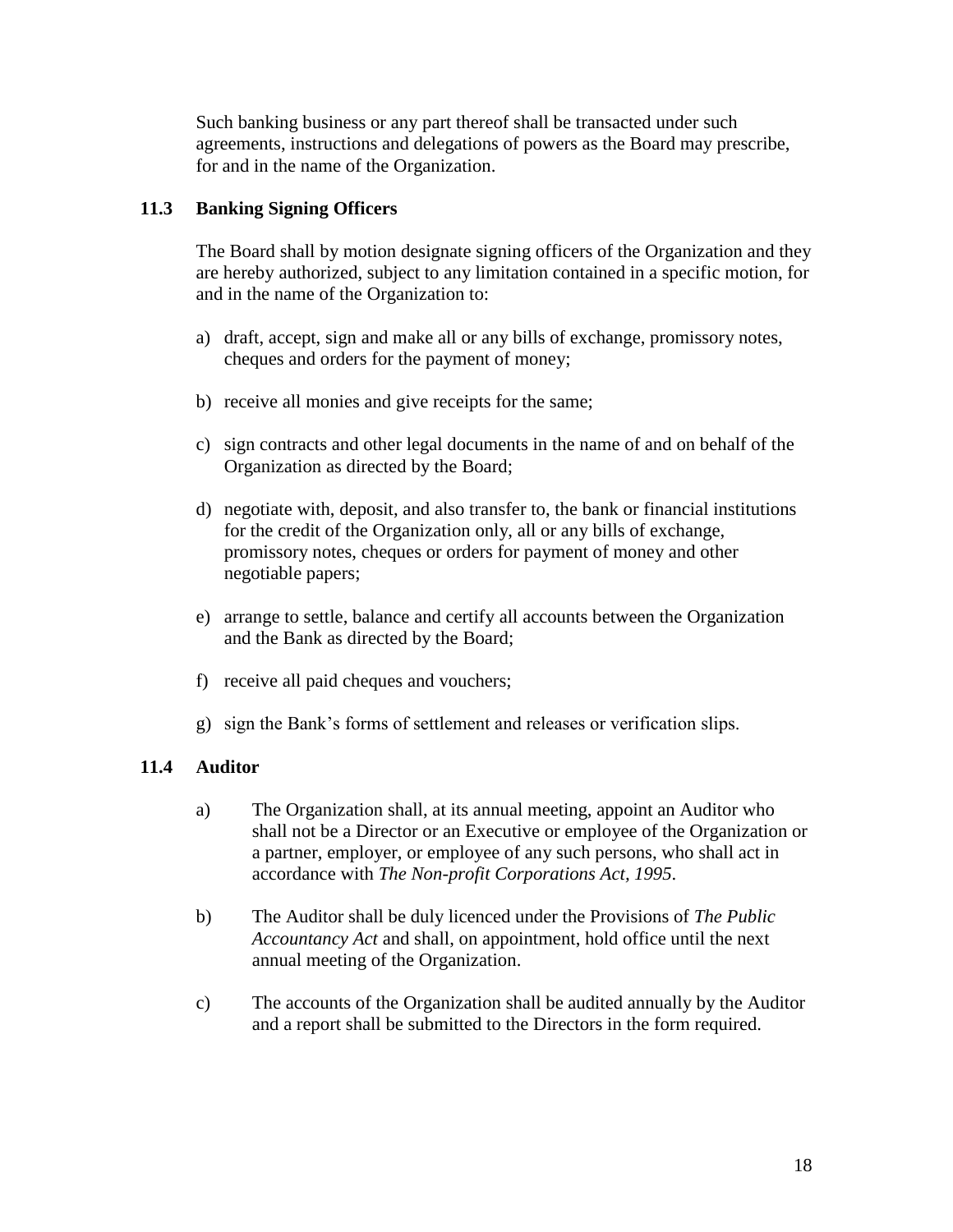d) The Auditor shall have all the rights and privileges as set out in *The Nonprofit Corporations Act, 1995* and shall perform the audit function as prescribed therein.

# **SECTION 12 - EXECUTION OF INSTRUMENTS**

### **12.1 Execution of Instruments**

Unless otherwise directed or permitted by the Board, deeds, transfers, assignments, contracts, obligations, certificates and other instruments shall be signed on behalf of the Organization by any two (2) authorized signing officers.

In addition, the Board may direct, by motion, the manner in which, and the person or persons by whom, any particular instrument or class of instruments may or shall be signed.

# **SECTION 13 – GENERAL**

#### **13.1 Notices – General**

Any notice, that requires any communication or documents, to be given, sent, delivered, or served pursuant to the Act, the articles, the bylaws or otherwise to a member, Director, Executive, or Auditor, shall be sufficiently given if delivered personally to the person to whom it is to be given or if delivered to his or her recorded address by any means of prepaid transmitted or recorded communication.

A notice so delivered shall be deemed to have been given when deposited in a post office or public letter box, and a notice sent by any means of transmitted or recorded communication shall be deemed to have been given when dispatched or delivered to the appropriate communication company or agency or its representative for dispatch.

The Chief Executive Officer may change or cause to be changed the recorded address of any member, Director, Executive or Auditor in accordance with any information believed by him or her to be reliable.

#### **13.2 Rules of Order**

Any questions of procedure at or for any meetings of the Board or of any committee, which have not been provided for in these Bylaws shall be determined by the Chairperson or the Chairperson of the committee as the case may be, in accordance with rules of order (*Robert's Rules of Order)* as adopted by resolution of the Board.